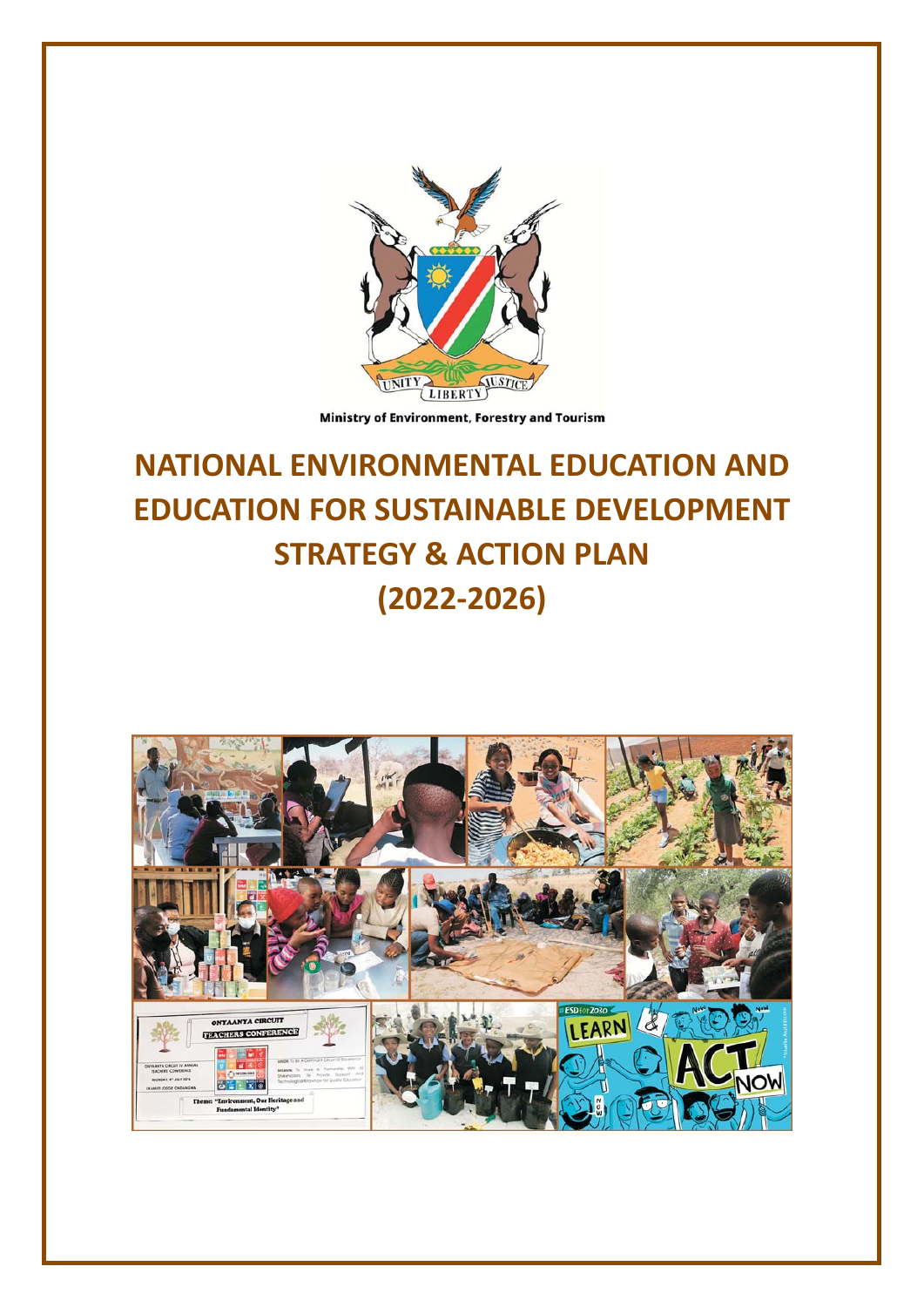

The production and printing of this publication was supported by the Participation Programme of the UNESCO Namibia National Commission and implemented with the support of the Namibian Ministry of Environment, Forestry and Tourism (MEFT) and the National ESD Task Force.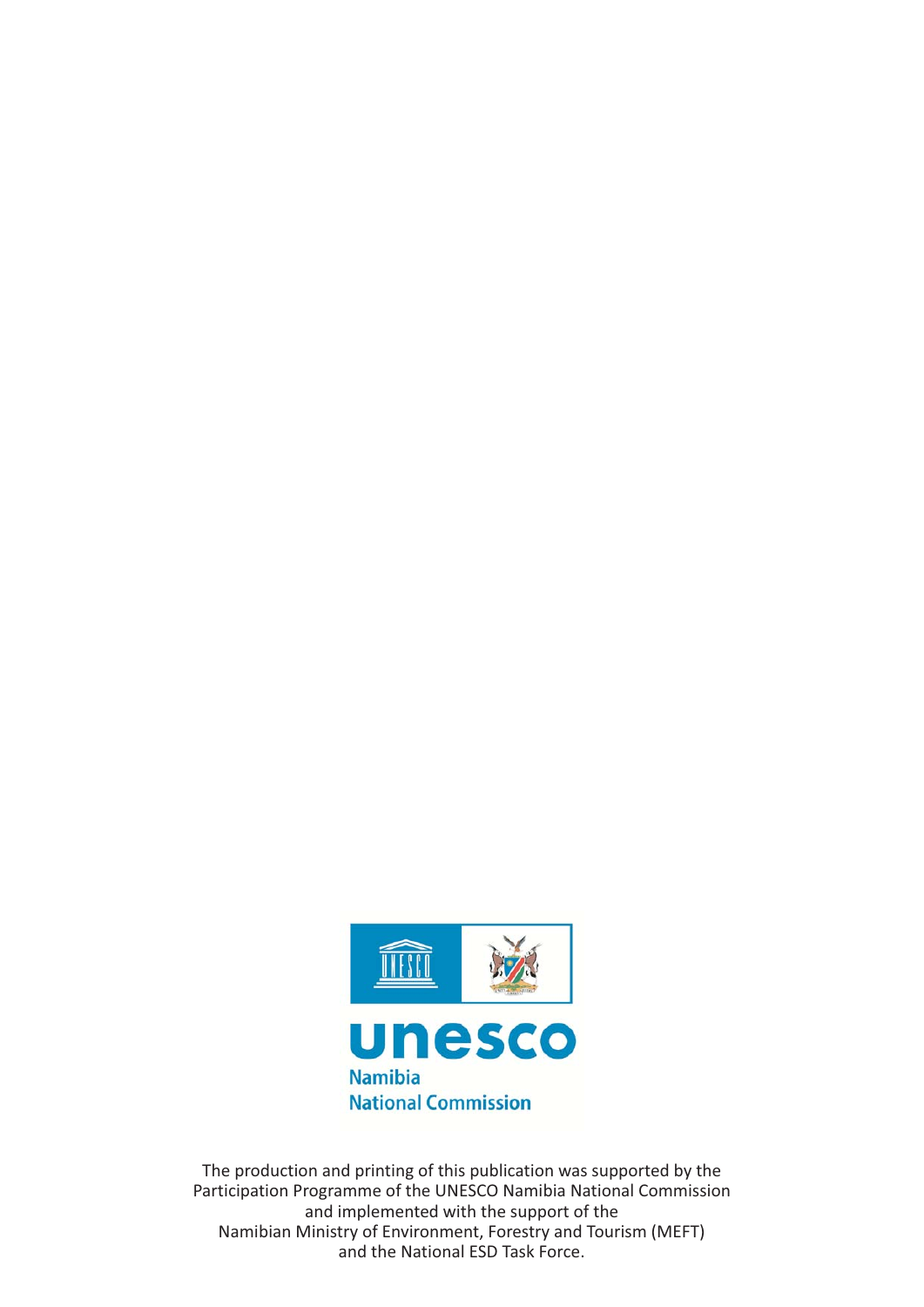#### **Background**

Environmental education (EE) and Education for Sustainable Development (ESD) are vital to ensure a sustainable future for all. EE/ESD has been practiced in various institutions including schools, EE Centres, universities and the private sector since pre-Independence.

The Namibian Constitution mandates the protection of the environment and the right to education.

EE/ESD is therefore the foundation for addressing our nation's ability to develop in a sustainable manner. Already in 1994, the Namibian Environmental Education Network (NEEN) was established by a wide variety of stakeholders to share ideas and further the interests of EE/ESD in Namibia.

Namibia has actively participated in various regional and international platforms regarding EE/ESD including the UN Decade of Education for Sustainable Development (2005-2014), the Global Action Programme (2015-2019) and now UNESCO #ESD for 2030 Decade.

Namibia is a signatory to the UN Sustainable Development Goals (SDGs) thereby supporting the importance of ESD as a priority response for the achievement of SDG#4-Quality Education and the role of ESD to achieve the other sixteen SDGs.

Mission: Reorient, integrate and upscale quality Environmental education (EE) and Education for Sustainable Development (ESD) in environmental awareness, education and training systems, research and innovation systems, policies, programmes and action for sustainable development.

#### **EE/ESD Policy Strategy & Action Plan**

The EE/ESD Policy Strategy & Action Plan will guide the implementation of the policy and is aligned to the National Planning Commission (NPC) Guidelines for the Structure of a Public Policy Document. The action plan is a multi-stakeholder framework that outlines the priority areas together with key strategies, activities, targets and time frames over five years. The eleven strategies outlined in the policy have been streamlined into these main priority areas:

- 1. Training and Capacity Building
- 2. Networking & Strengthening Partnerships
- 3. Development of EE Programmes, Curriculum and Materials
- 4. Responsible Citizenship Action
- 5. Promotion of Research and Centres of Expertise

**Cross-cutting themes: ICT and Pedagogical Innovations** 

#### **The National EE/ESD Policy**

The Ministry of Environment, Forestry and Tourism (MEFT), under the auspices of NEEN, developed the National EE/ESD Policy together with support and input from a wide-variety of stakeholders. The policy went through numerous validation stages over several years since the early 1990s. The policy is co-signed by Honorable Shifeta, MEFT and Honorable Acting Minister Aniamba, Ministry of Education, Arts and Culture (MoEAC), as the key ministries for implementation.

The policy was approved in 2019 and officially launched in July 2020. A National ESD Task Force consisting of representatives from various institutions such as government ministries, tertiary institutions, nongovernmental organisations and international partners was established to drive the implementation of the policy.

Vision: An educated and empowered Namibia with environmentally literate people taking responsibility and action for a sustainable future.

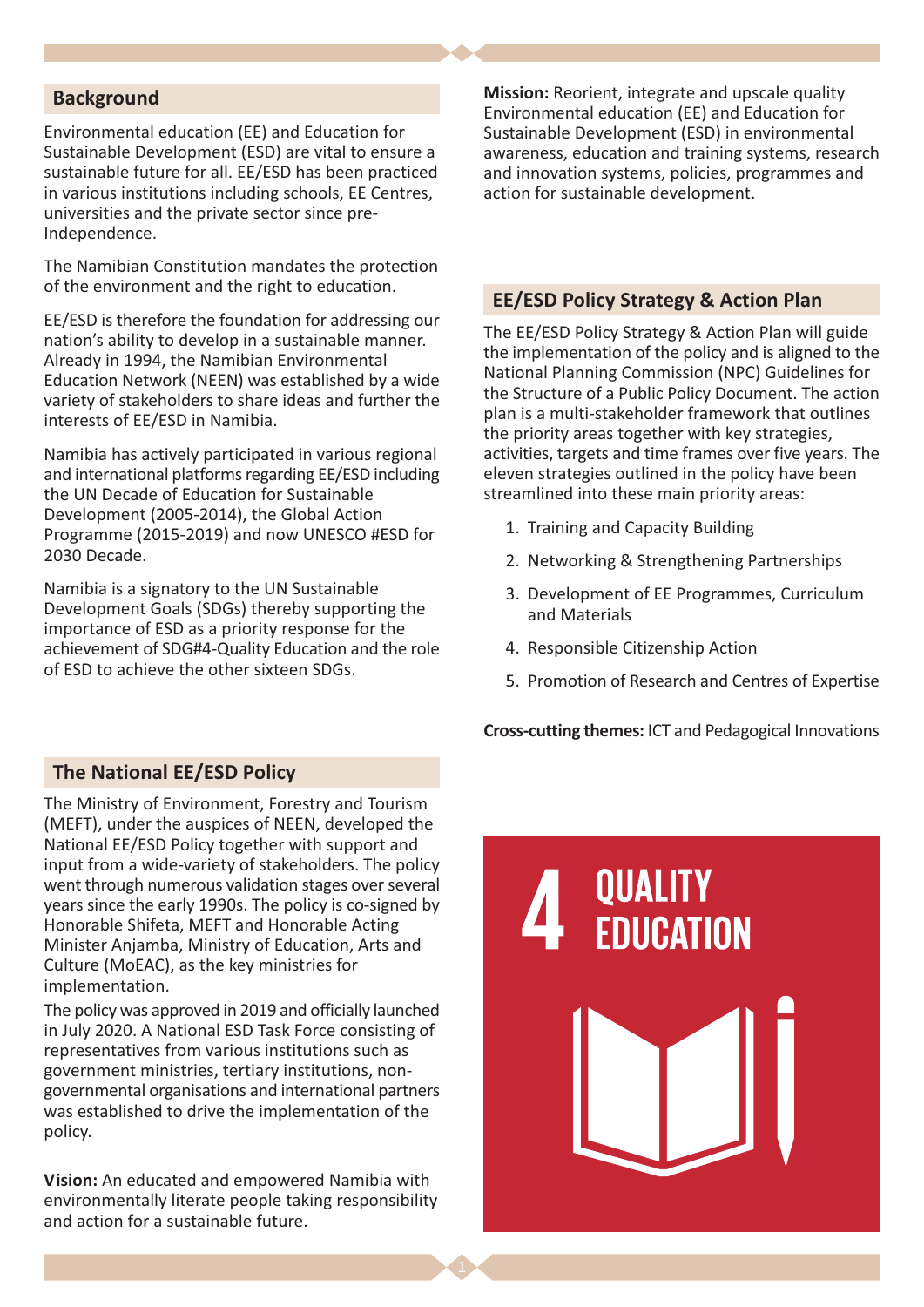#### Policy Action Area #1: EE/ESD Programmes, Training and Capacity Building

Strategic focus: To use collaborative efforts to build the capacity of key agents (e.g. educators, decision-makers, civil servants, field officers) with EE/ESD knowledge and skills to address critical environmental issues. Increase and enhance EE/ESD programmes for all levels.

| <b>Strategy</b>                                                                                                                                             | <b>Activity</b>                                                                                                 | <b>Output</b>                                                                             | <b>Key Indicators</b>                                    |                      |                          | <b>Timelines &amp; Targets/Year</b> |     |     |      | <b>Budget</b> | <b>Lead Agency</b>                                                                                                                   |
|-------------------------------------------------------------------------------------------------------------------------------------------------------------|-----------------------------------------------------------------------------------------------------------------|-------------------------------------------------------------------------------------------|----------------------------------------------------------|----------------------|--------------------------|-------------------------------------|-----|-----|------|---------------|--------------------------------------------------------------------------------------------------------------------------------------|
|                                                                                                                                                             |                                                                                                                 |                                                                                           |                                                          | <b>Baseline</b>      | '22                      | '23                                 | '24 | '25 | '26  | (NAD '000)    | / Support                                                                                                                            |
|                                                                                                                                                             | Conduct a<br>comprehensive<br>mapping exercise on<br>existing EE/ESD<br>training programmes<br>and participants | Improved<br>coordination<br>and integration<br>of EE/ESD in                               |                                                          | $\mathbf 0$          | 1                        |                                     |     |     |      | 300           | Lead:<br>MEFT / ESD<br>Task Force,<br>MoEAC,                                                                                         |
| <b>Integrate EE/ESD</b><br>training into all<br>relevant sectors                                                                                            | Develop national<br>training plan to<br>integrate EE/ESD into<br>existing programmes                            | training                                                                                  | % of<br>programmes<br>with EE/ESD<br>component           | Mapping<br>to inform | $\overline{\phantom{0}}$ | 10%                                 | 20% | 40% | 50%  | 150           | <b>MHETI</b><br>Support:<br>NIED,<br>NCHE,                                                                                           |
|                                                                                                                                                             | Develop short<br>professional<br>development courses/<br>modules in EE/ESD<br>(including<br>online/blended)     | Standarised<br>curriculum and<br>programmes<br>across Namibia                             |                                                          |                      |                          |                                     |     |     |      | 2,000         | NQA,<br>Tertiary<br>institutes,<br>NGOs,<br><b>NQA</b>                                                                               |
| <b>Build capacity of</b><br><b>EE</b> officers or<br>relevant field<br>officers<br>(gov't, NGO,<br>conservancies,<br>private sector) to<br>implement EE/ESD | Conduct professional<br>development<br>programmes on a<br>regular basis                                         | Improved<br>capacity of EE<br>and other<br>relevant<br>officers to<br>implement<br>EE/ESD | % of EE<br>officers /<br>relevant<br>officers<br>trained | Mapping<br>to inform | 25%                      | 50%                                 | 75% | 90% | 100% | 800           | Lead:<br>MEFT,<br>MHETI,<br>Training<br>institutes,<br>LA<br>Support:<br>NGO <sub>s</sub> ,<br>relevant<br>Ministries,<br><b>NQA</b> |

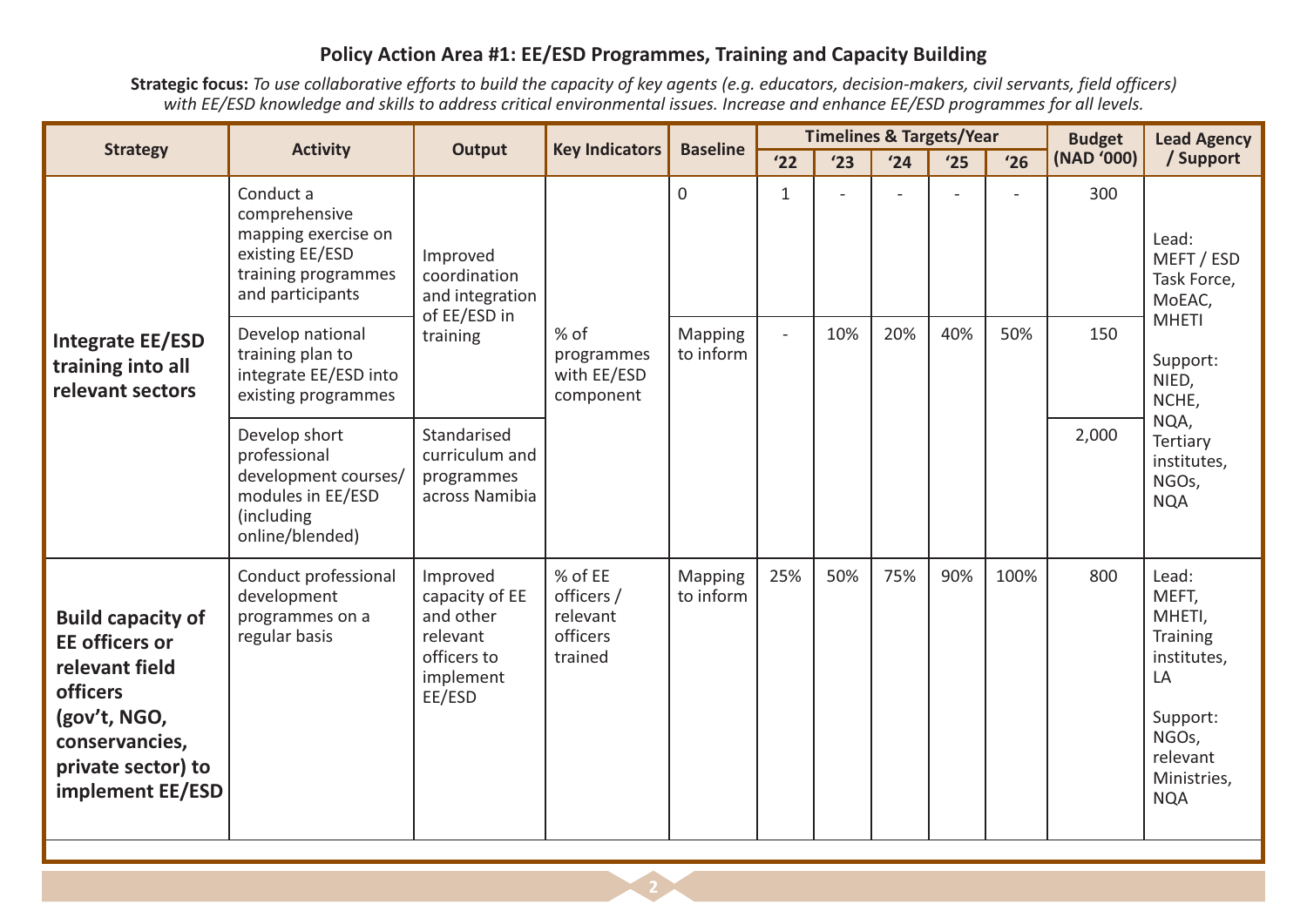|                                                                                                                                                       | <b>Activity</b>                                                                                                                |                                                                               | <b>Key Indicators</b>                          |                             | <b>Timelines &amp; Targets/Year</b><br><b>Baseline</b> |     |     |     |      | <b>Budget</b> | <b>Lead Agency</b>                                                                                                |
|-------------------------------------------------------------------------------------------------------------------------------------------------------|--------------------------------------------------------------------------------------------------------------------------------|-------------------------------------------------------------------------------|------------------------------------------------|-----------------------------|--------------------------------------------------------|-----|-----|-----|------|---------------|-------------------------------------------------------------------------------------------------------------------|
| <b>Strategy</b>                                                                                                                                       |                                                                                                                                | <b>Output</b>                                                                 |                                                |                             | '22                                                    | '23 | '24 | '25 | '26  | (NAD '000)    | / Support                                                                                                         |
| <b>Build capacity of</b><br>decision-makers<br>with<br>environmental<br>and Sustainable<br><b>Development (SD)</b><br>knowledge & skills              | Conduct, regular<br>practical short-courses<br>for decision-makers<br>(Councillors, TAs, MPs)<br>about environmental<br>issues | Decision-<br>makers receive<br>relevant<br>training on a<br>regular basis     | % of<br>decision-<br>makers<br>trained         | Mapping<br>to inform        | 25%                                                    | 50% | 75% | 90% | 100% | 800           | Lead:<br>Office of the<br>President,<br>MEFT,<br>MoEAC,<br>MHETI,<br>relevant<br>Ministries,<br>NIPAM,<br>LA      |
| <b>Train law</b><br>enforcement<br>agents and<br>relevant civil<br>servants to know<br>and understand<br>environmental<br>policy and laws             | Conduct short courses<br>on relevant laws and<br>policies                                                                      | Law<br>enforcement<br>agents and<br>relevant civil<br>servants are<br>trained | % of<br>trained law<br>enforcement<br>officers | <b>Mapping</b><br>to inform | 25%                                                    | 50% | 75% | 90% | 100% | 1,000         | Lead:<br>MEFT, LAC,<br>MSS,<br>Ombudsman,<br>MFMR,<br>MHETI,<br>NQA,<br>NIPAM,<br>LA                              |
| <b>Build capacity of</b><br>teachers, trainers,<br>lecturers, trainers<br>in all levels of<br>formal and<br>informal education<br>to integrate EE/ESD | Conduct and expand<br>professional<br>development<br>courses/programmes                                                        | Educators of<br>all levels are<br>trained                                     | % of<br>relevant<br>educators<br>trained       | Mapping<br>to inform        | 25%                                                    | 50% | 75% | 90% | 100% | 20,000        | Lead:<br>MoEAC, NIED,<br>MHETI, TVET,<br>NTA, NQA<br>Support:<br>NGOs,<br>Tertiary<br>institutes,<br><b>NIPAM</b> |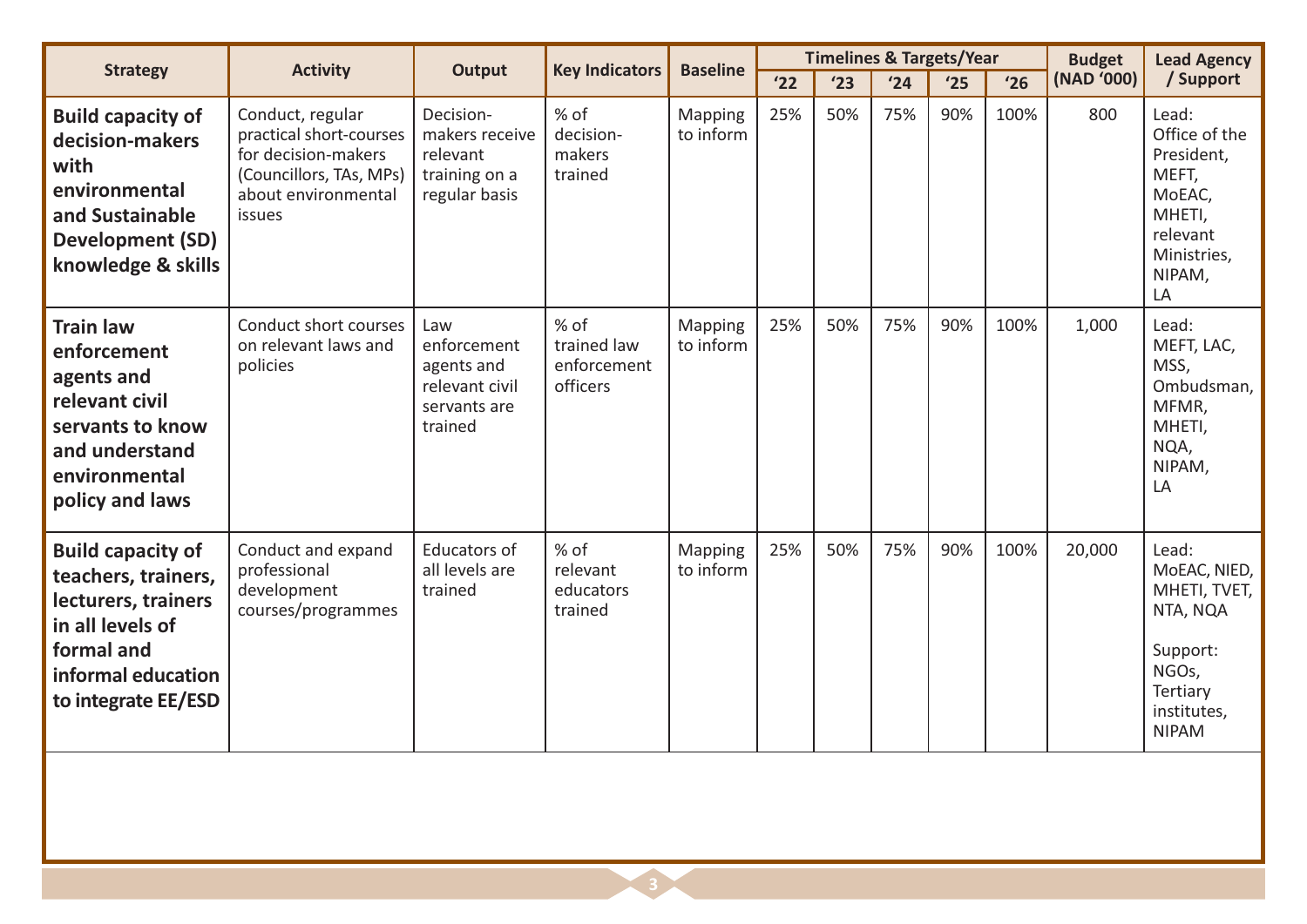| <b>Strategy</b>                                                                    | <b>Activity</b>                                                                              | <b>Output</b>                                                                                              | <b>Key Indicators</b>                                                      | <b>Baseline</b>             |     | <b>Timelines &amp; Targets/Year</b> |     |     |      | <b>Budget</b> | <b>Lead Agency</b>                                                           |
|------------------------------------------------------------------------------------|----------------------------------------------------------------------------------------------|------------------------------------------------------------------------------------------------------------|----------------------------------------------------------------------------|-----------------------------|-----|-------------------------------------|-----|-----|------|---------------|------------------------------------------------------------------------------|
|                                                                                    |                                                                                              |                                                                                                            |                                                                            |                             | '22 | '23                                 | '24 | '25 | '26  | (NAD '000)    | / Support                                                                    |
| Incorporation of                                                                   | Develop a sustainable<br>development core<br>foundational course                             | SD is part of<br>core curriculum                                                                           | % of tertiary<br>programmes<br>with SD                                     | <b>Mapping</b><br>to inform | 25% | 50%                                 | 75% | 90% | 100% | 250           | Lead:<br>MHETI,<br>Tertiary &<br><b>TVET</b>                                 |
| <b>EE/ESD into TVET</b><br>and tertiary level<br>programmes                        | Develop eco-<br>entrepreneurship<br>courses                                                  | Eco-entre-<br>preneurship<br>is included<br>in relevant<br>courses                                         | % of relevant<br>courses with<br>eco-<br>entrepreneur<br>ship              | <b>Mapping</b><br>to inform | 25% | 50%                                 | 75% | 90% | 100% | 250           | institutes<br>Support:<br>NCHE, NTA,<br>NGOs, NQA                            |
|                                                                                    | Revitalise national<br>environmental club<br>network & support<br>existing and new clubs     |                                                                                                            |                                                                            | <b>Mapping</b><br>to inform | 25% | 50%                                 | 75% | 90% | 100% | 20,000        |                                                                              |
| Incorporation<br>of EE/ESD<br>programmes in                                        | Implement an<br>EE/ESD school &<br>club accreditation /<br>recognition<br>programme          | Schools address<br>EE/ESD through<br>a "Whole<br>School                                                    | % of schools<br>participating<br>in whole<br>school                        |                             |     |                                     |     |     |      |               | Lead:<br>NEEN,<br><b>MoEAC</b><br>Support:                                   |
| schools                                                                            | Expand school garden<br>and feeding<br>programmes to<br>include tree planting<br>& recycling | Development"<br>approach                                                                                   | development<br>activities                                                  |                             |     |                                     |     |     |      |               | NGOs,<br>UNESCO,<br><b>WHO</b>                                               |
|                                                                                    | Enhance EE/ESD online<br>learning in schools                                                 |                                                                                                            |                                                                            |                             |     |                                     |     |     |      |               |                                                                              |
| Incorporation of<br>EE/ESD<br>programmes in<br>CBNRM/<br>conservancy<br>programmes | Integrate EE/ESD<br>programmes for<br>conservancy members                                    | Conservancies<br>develop<br>knowledge and<br>skills in SD and<br>to address<br>environmental<br>challenges | % of<br>conservancy<br>members that<br>have received<br>EE/ESD<br>training | <b>Mapping</b><br>to inform | 25% | 50%                                 | 75% | 90% | 100% | 20,000        | Lead:<br><b>NACSO</b><br>Support:<br>NEEN, MEFT,<br>MHETI, EIF,<br>NGOs, NQA |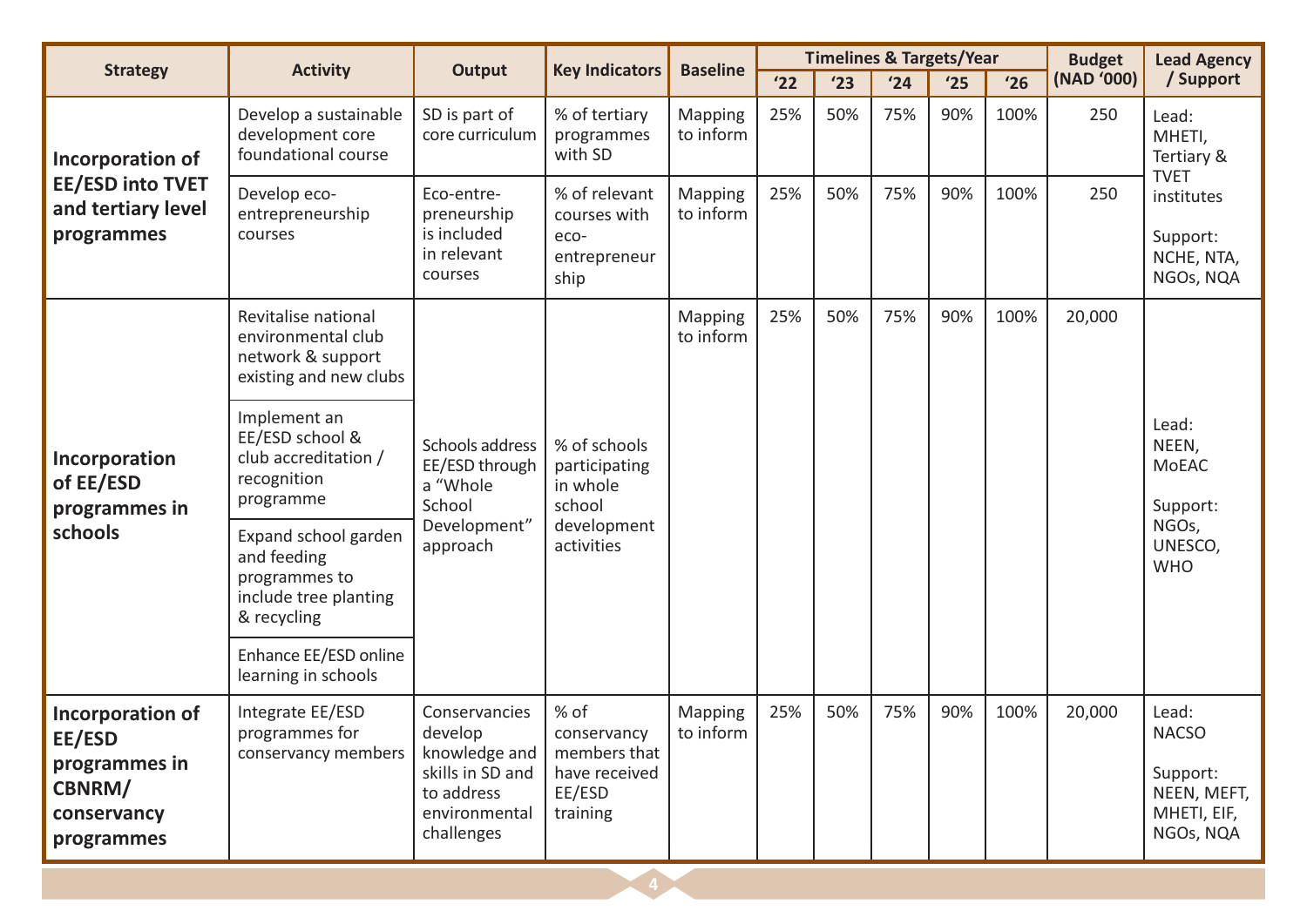## Policy Action Area #2: Networking & Strengthening Partnerships

Strategic focus: To enhance strategic partnership with public, civil and private institutions (education, training & capacity building)

| <b>Strategy</b>                                                                        | <b>Activity</b>                                                                                               | <b>Key Indicators</b><br><b>Baseline</b><br><b>Output</b>                                                                               |                                                         |                |                |                | <b>Timelines &amp; Targets/Year</b> |              | <b>Budget</b> | <b>Lead Agency</b> |                                                                                         |
|----------------------------------------------------------------------------------------|---------------------------------------------------------------------------------------------------------------|-----------------------------------------------------------------------------------------------------------------------------------------|---------------------------------------------------------|----------------|----------------|----------------|-------------------------------------|--------------|---------------|--------------------|-----------------------------------------------------------------------------------------|
|                                                                                        |                                                                                                               |                                                                                                                                         |                                                         |                | '22            | '23            | '24                                 | '25          | '26           | (NAD '000)         | / Support                                                                               |
| <b>Enhance the</b>                                                                     | Develop a strategic<br>plan for NEEN                                                                          |                                                                                                                                         | Strategic plan<br>developed<br>and operatio-<br>nalised | $\overline{0}$ | $\mathbf 0$    | $\mathbf{1}$   | $\mathbf{1}$                        | $\mathbf{1}$ | $\mathbf{1}$  | 100                | Lead:                                                                                   |
| capacity of the<br><b>Namibian</b><br><b>Environmental</b><br><b>Education Network</b> | Secure financing for<br><b>NEEN</b> activities                                                                | NEEN is capable<br>of delivering<br>services as per<br>its mandate                                                                      | % successful<br>completion of<br>strategic plan         | $\Omega$       | $\Omega$       | 50%            | 100%                                | 100%         | 100%          | 100                | MEFT,<br>MoEAC,<br>NEEN and<br><b>ESD Task</b>                                          |
| (NEEN)                                                                                 | Increase and diversify<br><b>NEEN</b> membership                                                              |                                                                                                                                         | Annual %<br>increase of<br><b>NEEN</b><br>members       | 503            | 5%             | 10%            | 15%                                 | 20%          | 25%           | 50                 | Force                                                                                   |
|                                                                                        | Develop & maintain<br>information sharing<br>platforms (e.g. social<br>media, newsletter,<br>website, events) | Active<br>participation of<br>diverse<br>stakeholders                                                                                   | # of available<br>platforms per<br>annum                | $\mathbf{1}$   | $\overline{3}$ | 5              | 5                                   | 5            | 5             | 200,000            |                                                                                         |
| Improve sharing of<br>information across<br>stakeholder groups                         | Conduct regular<br>mapping of national<br>EE/ESD activities                                                   | Accurate, up-<br>to-date EE/ESD<br>information<br>management<br>system to sup-<br>port planning,<br>budgeting and<br>decision<br>making | # of mapping<br>exercises<br>conducted                  | $\mathbf{1}$   | $\mathbf{1}$   | $\mathbf{1}$   | $\mathbf{1}$                        | $\mathbf{1}$ | $\mathbf{1}$  | 350                | Lead:<br><b>NEEN</b><br>Support:<br><b>NEEN</b><br>Membership,<br>NGOs,<br><b>MoEAC</b> |
|                                                                                        | Integrate EE/ESD on<br>existing relevant<br>awareness campaigns                                               | Learners &<br>students are<br>involved in<br>change-driven<br>events                                                                    | # of<br>campaigns<br>including<br>EE/ESD per<br>annum   | $\mathbf{1}$   | $\mathbf{1}$   | $\overline{2}$ | 3                                   | 4            | 5             | 500                |                                                                                         |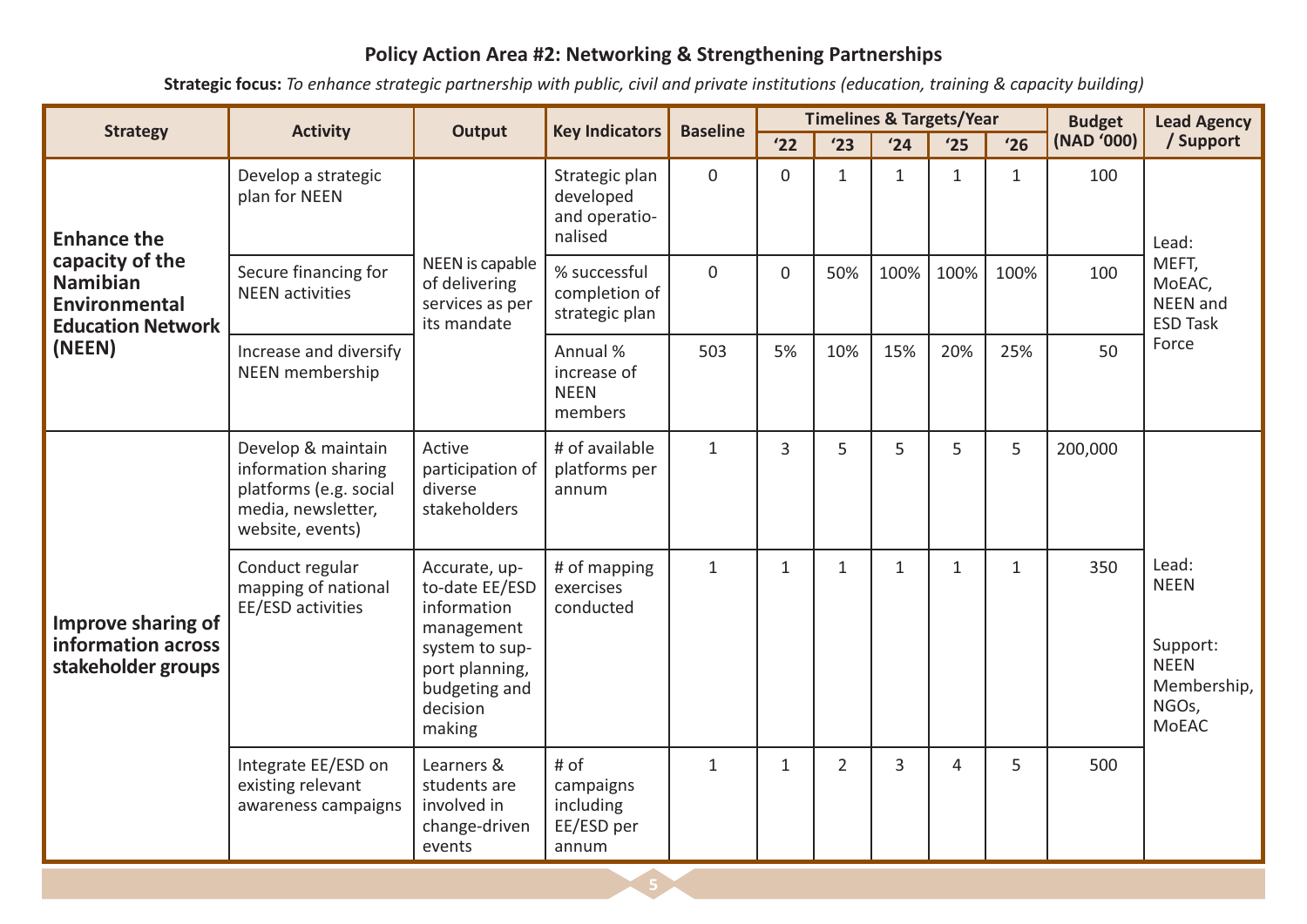| <b>Strategy</b>                                       | <b>Activity</b>                                                                    | Output                                                         | <b>Key Indicators</b>                     | <b>Baseline</b> |             | <b>Timelines &amp; Targets/Year</b> |                |                |              | <b>Budget</b> | <b>Lead Agency</b>                                      |
|-------------------------------------------------------|------------------------------------------------------------------------------------|----------------------------------------------------------------|-------------------------------------------|-----------------|-------------|-------------------------------------|----------------|----------------|--------------|---------------|---------------------------------------------------------|
|                                                       |                                                                                    |                                                                |                                           |                 | '22         | '23                                 | '24            | '25            | '26          | (NAD '000)    | / Support                                               |
| <b>Enhance</b><br>collaboration of<br>stakeholders in | Develop joint funding<br>proposals                                                 | Stakeholder<br>collaboration<br>on project im-<br>plementation | # of projects<br>implemented<br>per annum | $\mathsf{O}$    | $\mathbf 0$ | $\mathbf{1}$                        | $\overline{2}$ | $\overline{3}$ | $\mathbf{3}$ | 200,000       | Lead:<br>MEFT, NEEN<br>Support:                         |
| action plan<br>implementation                         | Develop strategic<br>partnership with<br>private sector and<br>existing programmes |                                                                |                                           |                 |             |                                     |                |                |              |               | <b>NEEN</b><br>Membership,<br>NGOs, all<br>stakeholders |
|                                                       |                                                                                    |                                                                |                                           |                 |             |                                     |                |                |              |               |                                                         |
|                                                       |                                                                                    |                                                                |                                           |                 |             |                                     |                |                |              |               |                                                         |
|                                                       |                                                                                    |                                                                |                                           |                 |             |                                     |                |                |              |               |                                                         |
|                                                       |                                                                                    |                                                                |                                           |                 |             |                                     |                |                |              |               |                                                         |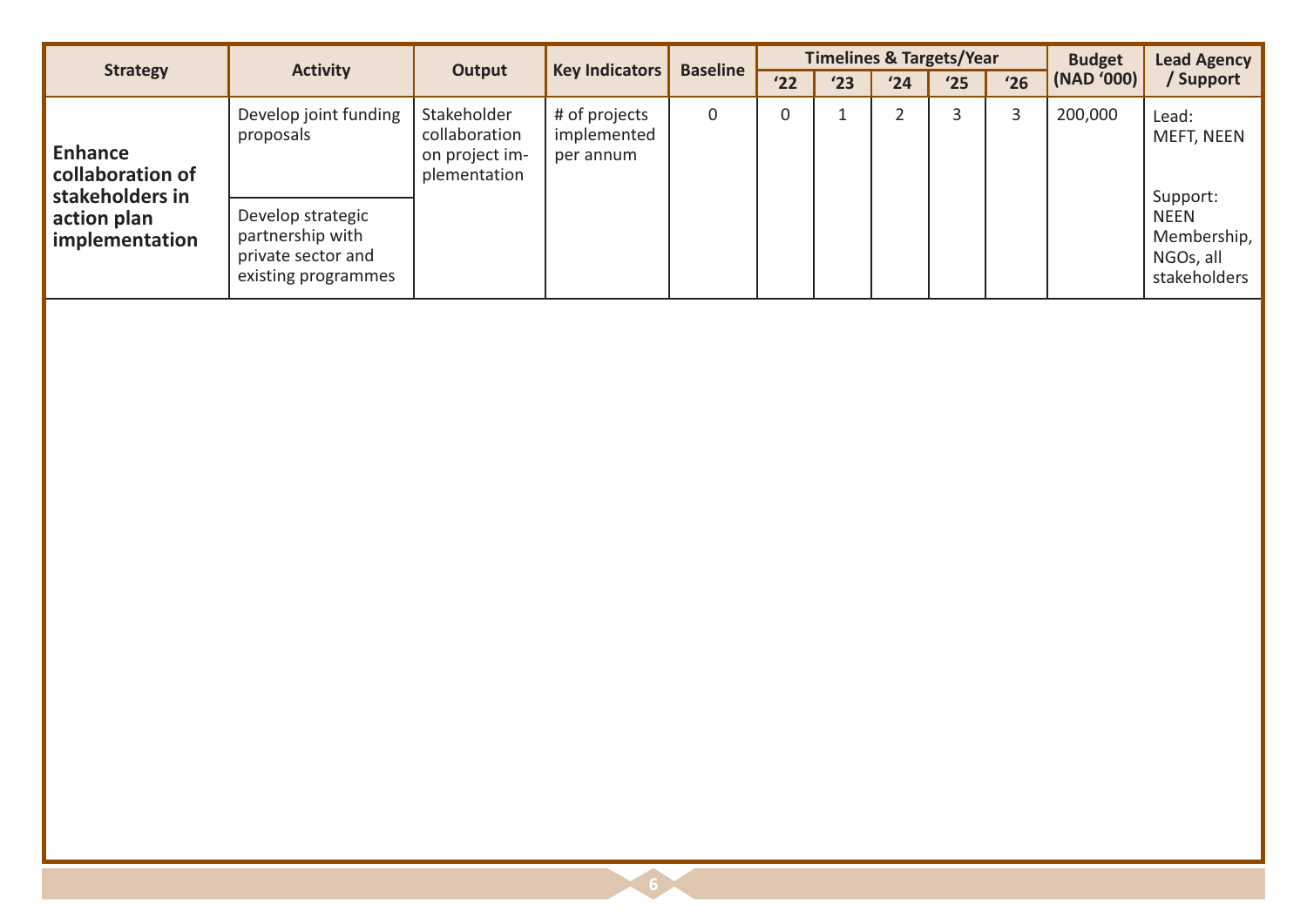### Policy Action Area #3: Development and expansion of EE/ ESD Curriculum and Learning Support Materials

Strategic focus: Increase and strengthen EE/ESD curriculum and learning support materials to be responsive to the aspirations and needs of society.

|                                                                                                | <b>Activity</b>                                                                                                                  | <b>Key Indicators</b><br>Output                                                 | <b>Baseline</b>                                                 |             | <b>Timelines &amp; Targets/Year</b> |     |                |                | <b>Budget</b>  | <b>Lead Agency</b> |                                                                                           |
|------------------------------------------------------------------------------------------------|----------------------------------------------------------------------------------------------------------------------------------|---------------------------------------------------------------------------------|-----------------------------------------------------------------|-------------|-------------------------------------|-----|----------------|----------------|----------------|--------------------|-------------------------------------------------------------------------------------------|
| <b>Strategy</b>                                                                                |                                                                                                                                  |                                                                                 |                                                                 |             | '22                                 | '23 | '24            | '25            | '26            | (NAD '000)         | / Support                                                                                 |
|                                                                                                | Conduct a mapping<br>exercise of EE/ESD<br>curricula                                                                             |                                                                                 | # of mapping<br>exercises<br>conducted                          | $\mathbf 0$ | 1                                   |     |                |                |                | 100                | Lead:                                                                                     |
| Strengthen the<br>implementation<br>of the EE/ESD<br>curriculum for all<br>levels of education | Enhance the<br>coordination of EE/ESD<br>curriculum review<br>Improve the capacity<br>to develop and further<br>EE/ESD curricula | All educational<br>levels reached<br>by comprehen-<br>sive EE/ESD<br>curriculum | Coordination<br>unit $/$<br>stakeholder<br>group<br>established | $\Omega$    | $\blacksquare$                      |     | $\blacksquare$ |                |                | 500                | <b>MoEAC</b><br>(NIED),<br><b>MHETI</b><br>Support:<br>NCHE,<br>NTA,<br>MGEPESW,<br>NEEN, |
|                                                                                                | Involve active EE/ESD<br>practitioners<br>nationwide in the<br>development of<br>curriculum<br>(e.g. symposium)                  |                                                                                 | # of events<br>/ input<br>opportunities<br>created              | $\Omega$    | -                                   |     | $\overline{2}$ | $\overline{2}$ | $\overline{2}$ | 1,000              | UNESCO,<br>Tertiary<br>institutes,<br><b>NGOs</b>                                         |

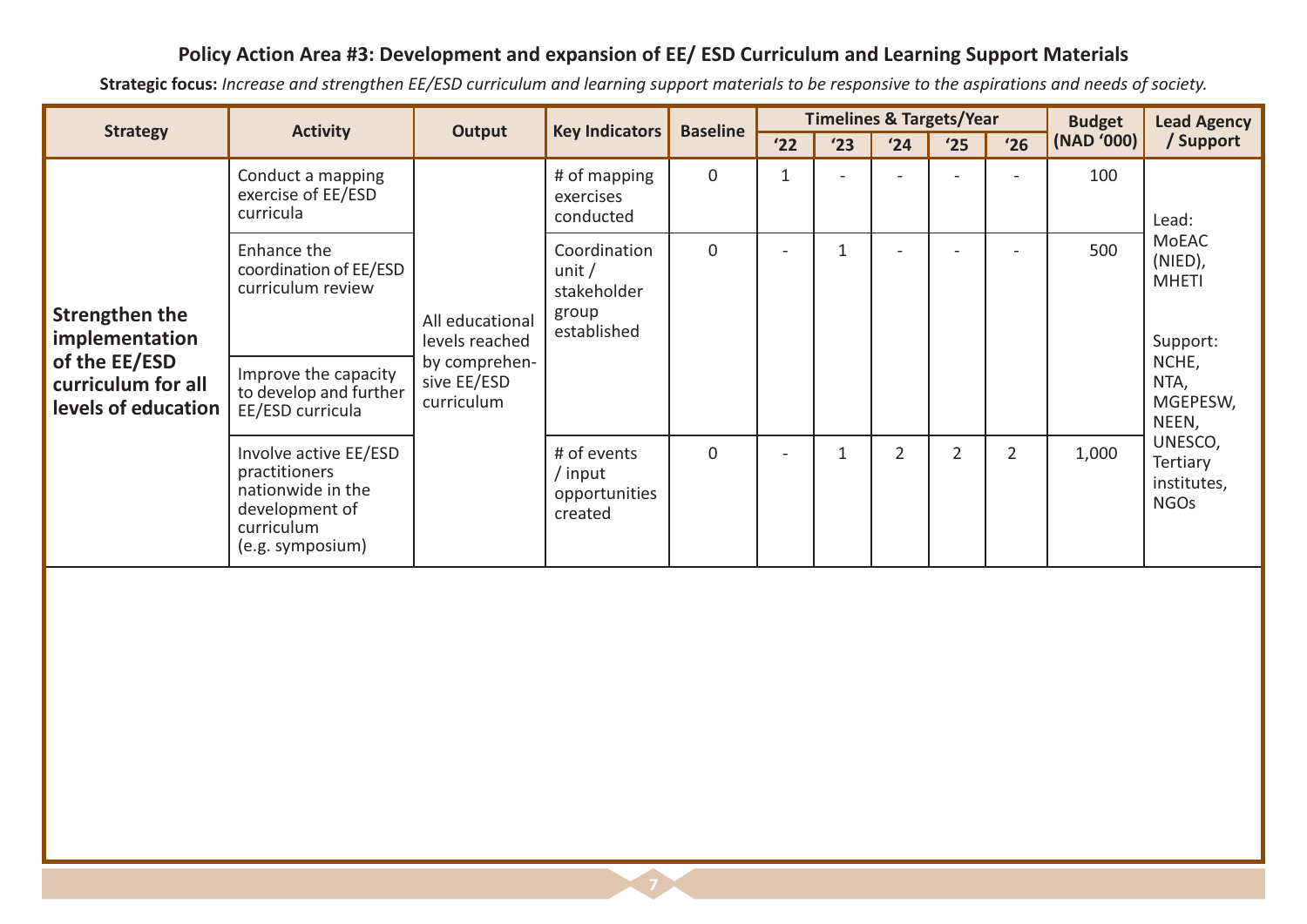| <b>Strategy</b>                                                                             | <b>Activity</b>                                                                                                                | <b>Output</b>                                                                         | <b>Key Indicators</b>                                                                                                    | <b>Baseline</b>                            |              | <b>Timelines &amp; Targets/Year</b> |     |     |      | <b>Budget</b> | <b>Lead Agency</b>                                                                                     |
|---------------------------------------------------------------------------------------------|--------------------------------------------------------------------------------------------------------------------------------|---------------------------------------------------------------------------------------|--------------------------------------------------------------------------------------------------------------------------|--------------------------------------------|--------------|-------------------------------------|-----|-----|------|---------------|--------------------------------------------------------------------------------------------------------|
|                                                                                             |                                                                                                                                |                                                                                       |                                                                                                                          |                                            | '22          | '23                                 | '24 | '25 | '26  | (NAD '000)    | / Support                                                                                              |
|                                                                                             | Conduct a scoping<br>exercise of existing<br>materials (relevance,<br>content, copyright,<br>soft/hard copies<br>availability) |                                                                                       | # of scoping<br>reports                                                                                                  | $\mathbf 0$                                | $\mathbf{1}$ |                                     |     |     |      | 100           | Lead:                                                                                                  |
| Develop new and<br>update existing                                                          | Co-develop / re-design<br>materials to fill<br>identified gaps                                                                 | Inclusive,<br>relevant EE/ESD                                                         | % of<br>stakeholders<br>/co-authors<br>featured                                                                          |                                            |              | 20%                                 | 20% | 20% | 20%  |               | <b>MoEAC</b><br>(NIED)<br>Support:                                                                     |
| <b>ESD learning</b><br>support material<br>with global,<br>regional and<br>national context | <b>Ensure learning</b><br>support materials are<br>made available for all<br>(local languages,<br>inclusive education)         | learning<br>support<br>materials are<br>utilised by<br>educators<br>across all levels | % increase of<br>educational<br>institutions<br>with access<br>(pre-primary,<br>schools,<br>tertiary, TVET)<br>per annum | Scoping<br>exercise<br>to give<br>baseline |              | 20%                                 | 20% | 20% | 20%  | 10,000        | NCHE,<br>MHETI, NTA,<br>MGEPESW,<br>NEEN,<br>UNESCO,<br>Tertiary<br>institutes,<br>NGOs,<br>publishing |
|                                                                                             | Utilise online platforms<br>and expand the<br>capacity of EE/ESD<br>platforms to host<br>clearinghouse                         |                                                                                       | % of materials<br>available<br>online                                                                                    |                                            | $\sim$       | 20%                                 | 40% | 70% | 100% | 100           | houses                                                                                                 |
|                                                                                             |                                                                                                                                |                                                                                       |                                                                                                                          |                                            |              |                                     |     |     |      |               |                                                                                                        |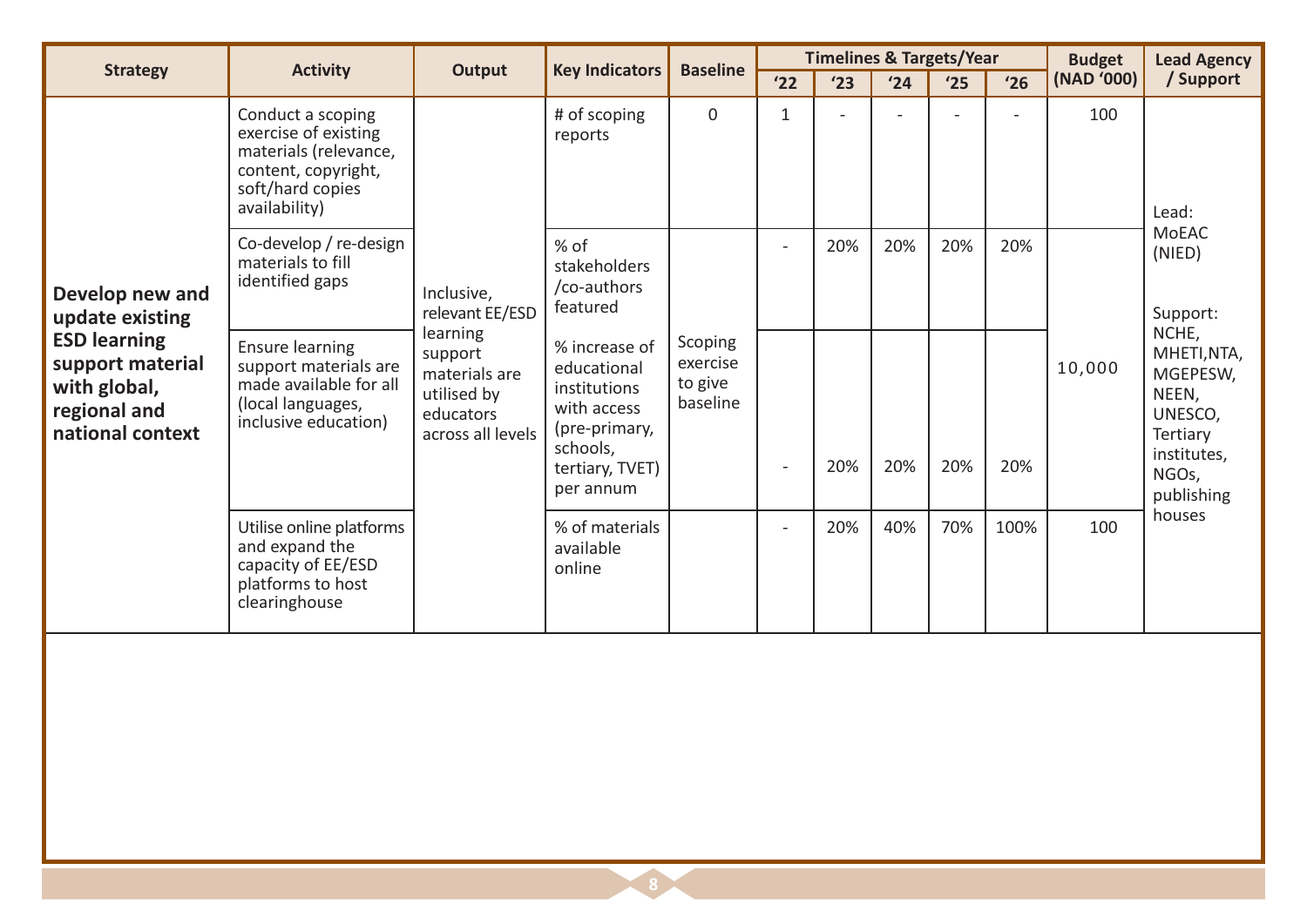## Policy Action Area #4: Developing Responsible Citizenship Action & Advocacy

Strategic focus: To promote responsible citizenry through public awareness, advocacy and exemplary leadership

|                                               |                                                                                                                      | <b>Key Indicators</b><br>Output                       |                                                                                                           | <b>Baseline</b>             |                | <b>Timelines &amp; Targets/Year</b> |     |     |     | <b>Budget</b> | <b>Lead Agency</b>                                     |
|-----------------------------------------------|----------------------------------------------------------------------------------------------------------------------|-------------------------------------------------------|-----------------------------------------------------------------------------------------------------------|-----------------------------|----------------|-------------------------------------|-----|-----|-----|---------------|--------------------------------------------------------|
| <b>Strategy</b>                               | <b>Activity</b>                                                                                                      |                                                       |                                                                                                           |                             | '22            | '23                                 | '24 | '25 | '26 | (NAD '000)    | / Support                                              |
|                                               | Utilise the arts and<br>entertainment to<br>sensitize the public<br>about critical<br>environmental<br><i>issues</i> |                                                       | % of national<br>awareness<br>campaign<br>events<br>integrating<br>arts and<br>entertainment<br>per annum | Mapping<br>to inform        | 15%            | 30%                                 | 50% | 75% | 75% | 10,000        | Lead:<br>MEFT,<br>MICT,<br>MYNSSC,                     |
| Develop a national<br><b>EE/ESD awareness</b> | Implement nationwide<br><b>Road Show Campaigns</b><br>& Trade Fairs                                                  | Increased<br>awareness and<br>understanding<br>of key | # of                                                                                                      | <b>Mapping</b><br>to inform | $\overline{2}$ | 3                                   | 4   | 6   | 6   | 10,000        | LA<br>Support:                                         |
| campaign                                      | Develop supporting<br>informational materials<br>(all languages)                                                     | environmental<br>issues by the<br>general public      | campaigns<br>per annum                                                                                    |                             |                |                                     |     |     |     |               | EIF,<br>NGOs,<br>Traditional<br>Authorities,<br>MAWLR, |
|                                               | Implement on-going<br>radio and TV shows<br>(all languages)                                                          |                                                       | % of media<br>coverage of<br>environmental                                                                | <b>Mapping</b><br>to inform | 15%            | 20%                                 | 25% | 30% | 30% | 200           | Associations                                           |
|                                               | Actively utilise social<br>media platforms                                                                           |                                                       | events                                                                                                    |                             |                |                                     |     |     |     |               |                                                        |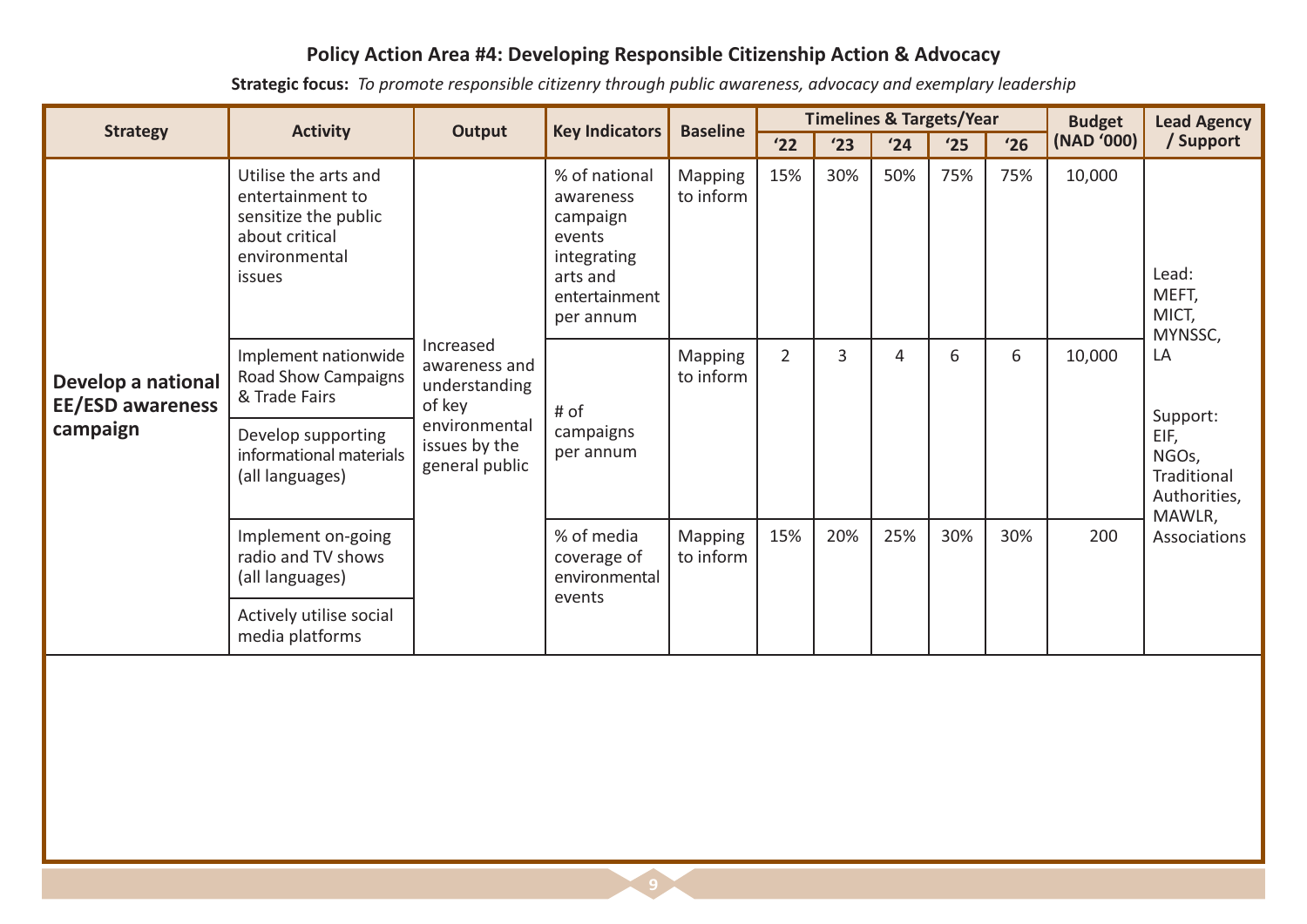| <b>Strategy</b>                                                | <b>Activity</b>                                                           | Output                                                      | <b>Key Indicators</b>                                      | <b>Baseline</b>             |                | <b>Timelines &amp; Targets/Year</b> |       |     |                  | <b>Budget</b> | <b>Lead Agency</b>                                     |
|----------------------------------------------------------------|---------------------------------------------------------------------------|-------------------------------------------------------------|------------------------------------------------------------|-----------------------------|----------------|-------------------------------------|-------|-----|------------------|---------------|--------------------------------------------------------|
|                                                                |                                                                           |                                                             |                                                            |                             | '22            | '23                                 | '24   | '25 | '26              | (NAD '000)    | / Support                                              |
| <b>Develop</b>                                                 | Identify and integrate<br>regional EE/ESD<br>champions into<br>programmes | Improved<br>decentralised<br>environmental<br>action-taking | # of EE/ESD<br>champions<br>involved in<br>action projects | <b>Mapping</b><br>to inform | $\overline{2}$ | 3                                   | 4     | 6   | 6                | 5,000         | Lead:<br>MEFT,<br>Office of the<br>President,          |
| nationwide<br>action<br>campaigns<br>to link with<br>awareness | Conduct nation-wide<br>tree planting for<br>Arbour Day                    | Large-scale tree<br>planting takes<br>place nation-<br>wide | # of trees<br>planted per<br>annum<br>per region           | <b>Mapping</b><br>to inform | 1,000          | 2,000                               | 3,000 |     | $5,000$   10,000 | 14,000        | Regional<br>Councils,<br>LA                            |
| campaigns                                                      | Clean-up and recycling<br>days                                            | Clean Namibia                                               | # of<br>campaigns<br>per region                            | Mapping<br>to inform        | 20             | 30                                  | 40    | 50  | 60               | 3,000         | Support:<br>NGOS,<br><b>Traditional</b><br>Authorities |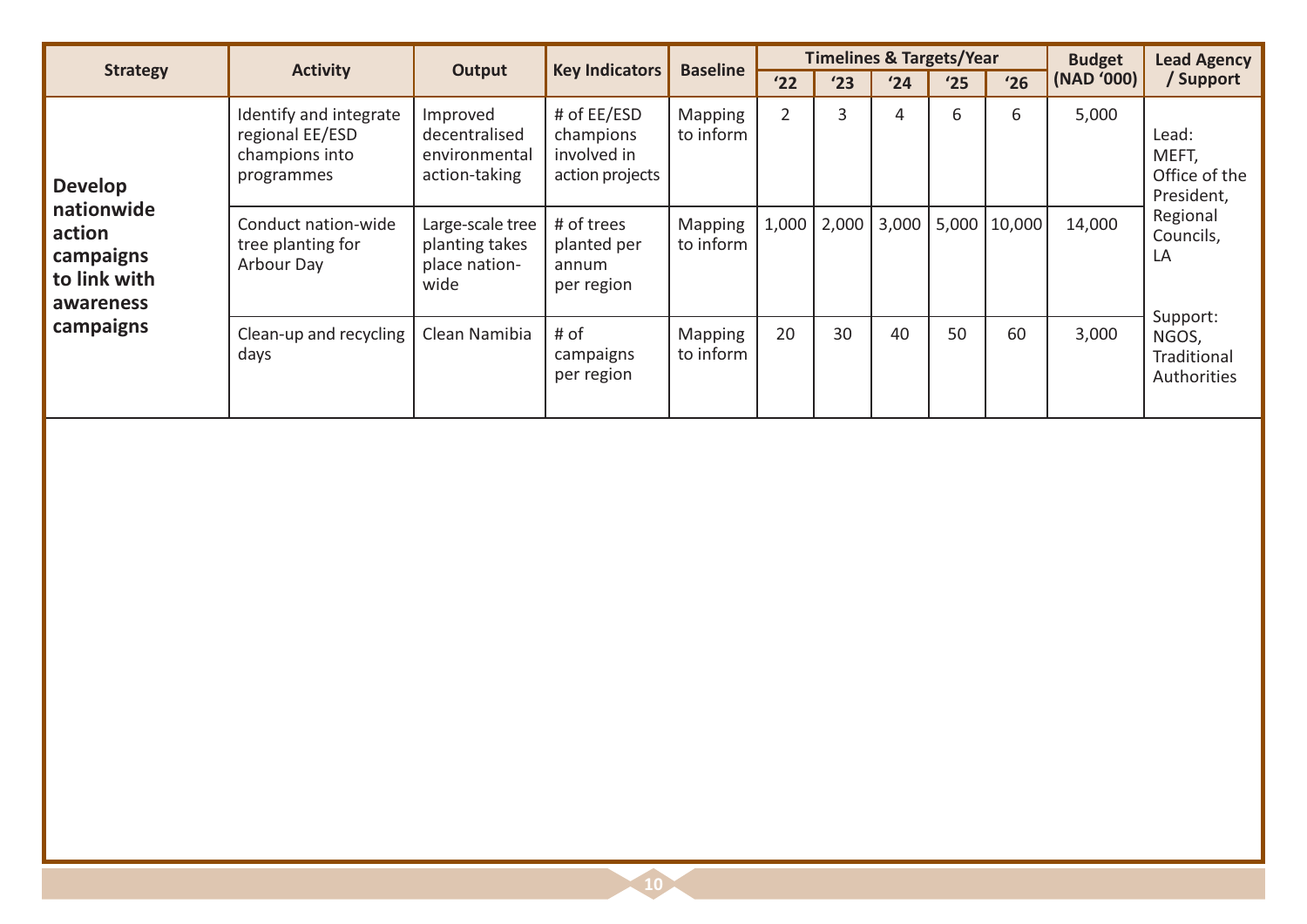#### Policy Action Area #5: Promotion of Research, Innovation and Centres of Expertise

Strategic focus: To initiate and enhance collaborative research and innovative practices in EE/ESD. To develop an active network of Centres of Expertise to implement ESD.

|                                                                                                  | <b>Activity</b>                                                                                                              | <b>Key Indicators</b><br><b>Output</b>                                                                   | <b>Baseline</b>                           |                | <b>Timelines &amp; Targets/Year</b> |              |                |     | <b>Budget</b> | <b>Lead Agency</b> |                                                              |
|--------------------------------------------------------------------------------------------------|------------------------------------------------------------------------------------------------------------------------------|----------------------------------------------------------------------------------------------------------|-------------------------------------------|----------------|-------------------------------------|--------------|----------------|-----|---------------|--------------------|--------------------------------------------------------------|
| <b>Strategy</b>                                                                                  |                                                                                                                              |                                                                                                          |                                           |                | '22                                 | '23          | '24            | '25 | '26           | (NAD '000)         | / Support                                                    |
|                                                                                                  | Appoint a coordinating<br>body                                                                                               |                                                                                                          | Functioning<br>ESD research<br>and        | 0%             | 100%                                | $\sim$       |                |     |               | 20                 |                                                              |
|                                                                                                  | Develop / Link to a<br>well-maintained<br>website including<br>on-line research<br>repository                                |                                                                                                          | innovation<br>platform                    | 0%             | 25%                                 | 100%         | $\blacksquare$ |     |               | 70                 | Lead:                                                        |
| <b>Develop active</b><br>"community of<br>practice" for<br><b>ESD research</b><br>and innovation | Establish an annual<br>Namibian EE/ESD<br>journal and/ or journal<br>committee to actively<br>contribute to EEASA<br>journal | Understanding<br>of and quality<br>of EE/ESD is<br>improved<br>through<br>collaborative<br>knowledge and | # of journals<br>published per<br>annum   | $\overline{0}$ | $\mathbf 0$                         | $\mathbf{1}$ | $\mathbf{1}$   | 1   | $\mathbf{1}$  | 250                | Tertiary<br>Institutes &<br>NCRST,<br><b>NSA</b><br>Support: |
|                                                                                                  | Stimulate innovation in<br>education practices                                                                               | practices<br>sharing                                                                                     | % of articles<br>per actions              | 0%             | $\mathbf 0$                         | 25%          | 50%            | 50% | 50%           | 50                 | MHETI,<br>Gobabeb,<br>CCF,<br><b>EIS</b>                     |
|                                                                                                  | Promote Indigenous<br>Knowledge System<br>(IKS)                                                                              |                                                                                                          | per annum<br>overall                      | 0%             |                                     |              |                |     |               |                    |                                                              |
|                                                                                                  | Disseminate EE/ESD<br>research and value<br>to society                                                                       |                                                                                                          | # of popular<br>articles / news<br>events | 0%             | $\Omega$                            | 5            | 10             | 15  | 20            | 70                 |                                                              |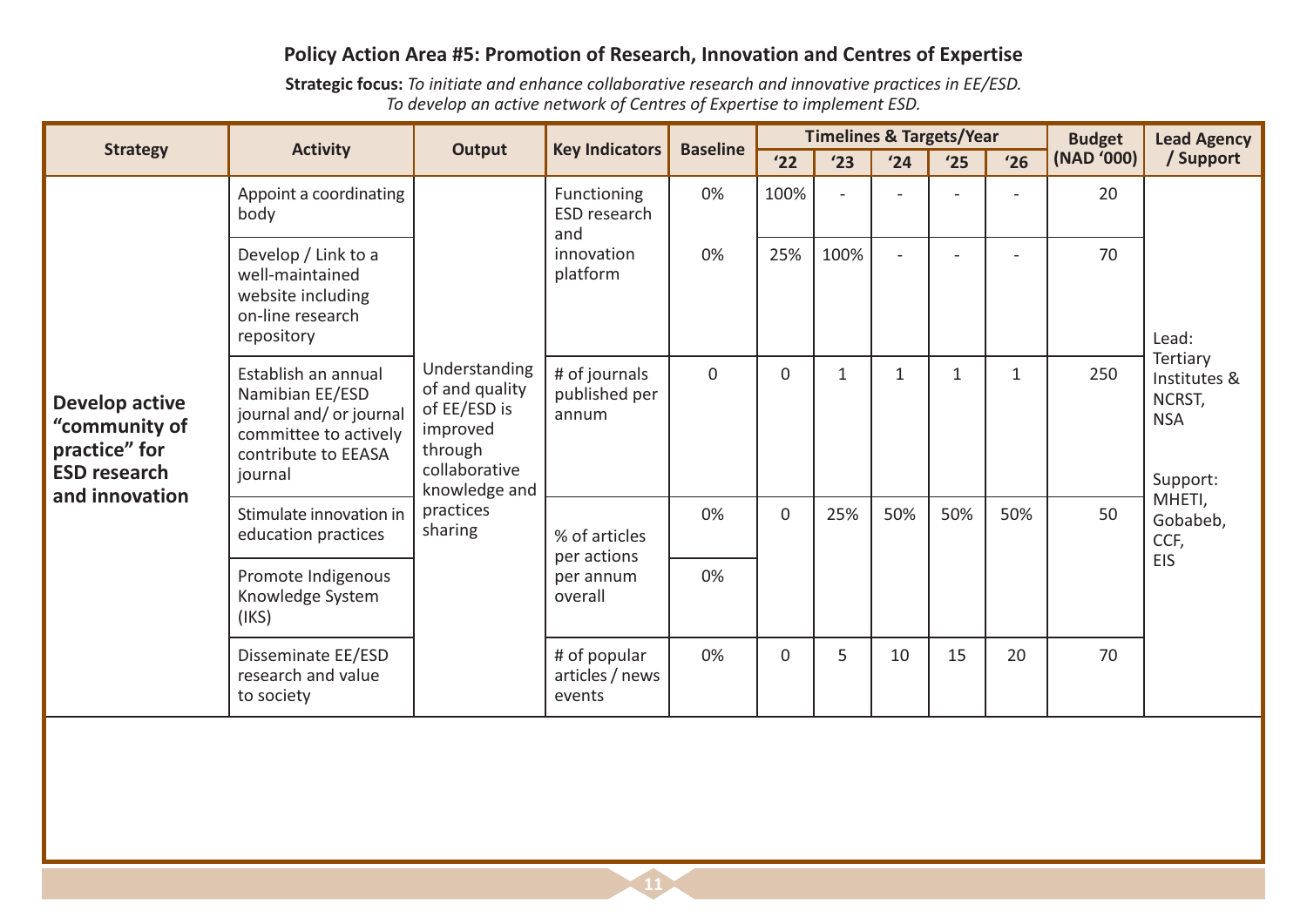|                                                               |                                                                                 | <b>Baseline</b><br><b>Key Indicators</b><br>Output |                                                     |    | <b>Timelines &amp; Targets/Year</b> |                |        |     | <b>Budget</b> | <b>Lead Agency</b> |                                                |
|---------------------------------------------------------------|---------------------------------------------------------------------------------|----------------------------------------------------|-----------------------------------------------------|----|-------------------------------------|----------------|--------|-----|---------------|--------------------|------------------------------------------------|
| <b>Strategy</b>                                               | <b>Activity</b>                                                                 |                                                    |                                                     |    | '22                                 | '23            | '24    | '25 | '26           | (NAD '000)         | / Support                                      |
|                                                               | Mapping exercise of<br><b>Centres of Expertise</b>                              |                                                    |                                                     |    | 100%                                | $\overline{a}$ |        |     |               | 70                 |                                                |
|                                                               | Establish an advisory<br>committee                                              |                                                    |                                                     |    | 100%                                | $\sim$         |        |     |               | 20                 | Lead:                                          |
|                                                               | Link to existing high-<br>quality Centre of<br><b>Expertise platforms</b>       | Mode of<br>development                             | % of<br>applications,                               |    | 10%                                 | 25%            | 50%    | 75% | 100%          | 300                | MEFT&<br>Tertiary<br>Institutes,<br><b>NQA</b> |
| Develop a national<br><b>Centre of Expertise</b><br>programme | Establish EE/ESD<br>guidelines and<br>certification system                      | and<br>implementatio<br>n of the<br>programme is   | members and<br>certificates<br>issues to<br>Centres | 0% | 50%                                 | 100%           |        |     |               | 5                  | Support:<br><b>ESD Task</b>                    |
|                                                               | Develop and maintain<br>a membership &<br>certification system<br>(utilise ICT) | established                                        |                                                     |    | 25%                                 | 100%           | $\sim$ |     |               | 3,000              | Force,<br>NEEN,<br>EE Centres,<br>LA           |
|                                                               | Conduct outreach<br>and training for<br>participating centres                   |                                                    |                                                     |    |                                     | 25%            | 50%    | 75% | 100%          | 1,000              |                                                |
|                                                               |                                                                                 |                                                    |                                                     |    |                                     |                |        |     |               |                    |                                                |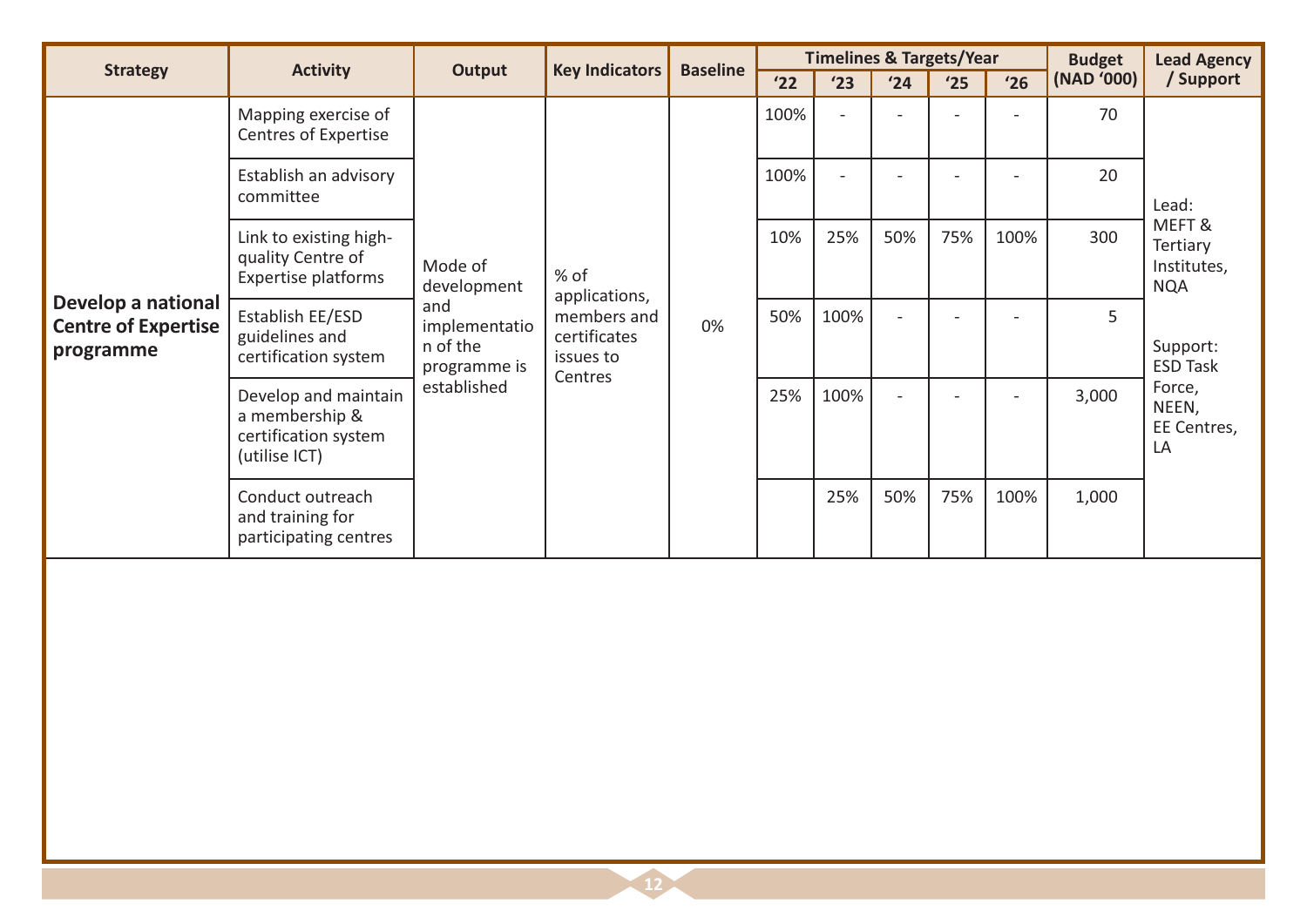# **Acronyms**

| EE:  | <b>Environmental Education</b>               |
|------|----------------------------------------------|
| ESD: | <b>Education for Sustainable Development</b> |
| NGO: | Non-Governmental Organisation                |
| SD:  | Sustainable Development                      |

# **Organisational Acronyms**

| CCF:            | <b>Cheetah Conservation Fund</b>                                   |
|-----------------|--------------------------------------------------------------------|
| EIF:            | <b>Environmental Investment Fund</b>                               |
| EIS:            | <b>Environmental Information Service of Namibia</b>                |
| LA:             | <b>Local Authorities</b>                                           |
| LAC:            | Legal Assistance Centre                                            |
| <b>MAWLR:</b>   | Ministry of Agriculture, Water and Land Reform                     |
| <b>MEFT:</b>    | Ministry of Environment, Forestry and Tourism                      |
| <b>MFMR:</b>    | Ministry of Fisheries and Marine Resources                         |
| <b>MGEPESW:</b> | Ministry of Gender Equality Poverty Eradication and Social Welfare |
| <b>MHAISS:</b>  | Ministry of Home Affairs, Immigration, Safety and Security         |
| <b>MHETI:</b>   | Ministry of Higher Education, Training and Innovation              |
| MICT:           | Ministry of Information and Communication Technology               |
| <b>MoEAC:</b>   | Ministry of Education, Arts and Culture                            |
| <b>MYNSSC:</b>  | Ministry of Youth, National Services, Sport and Culture            |
| <b>NASCO:</b>   | Namibian Association of CBNRM Support Organizations                |
| <b>NCHE:</b>    | National Council for Higher Education                              |
| <b>NCRST:</b>   | National Commission on Research, Science and Technology            |
| <b>NEEN:</b>    | Namibia Environmental Education Network                            |
| NIED:           | National Institute for Educational Development                     |
| NIPAM:          | Namibia Institute for Public Administration and Management         |
| <b>NQA:</b>     | Namibia Qualifications Authority                                   |
| NSA:            | Namibia Statistics Agency                                          |
| NTA:            | Namibia Training Authority                                         |
| <b>TVET:</b>    | <b>Technical and Vocational Education and Training</b>             |
| <b>UNESCO:</b>  | United Nations Educational, Scientific and Cultural Organization   |
|                 |                                                                    |

43

WHO: World Health Organisation